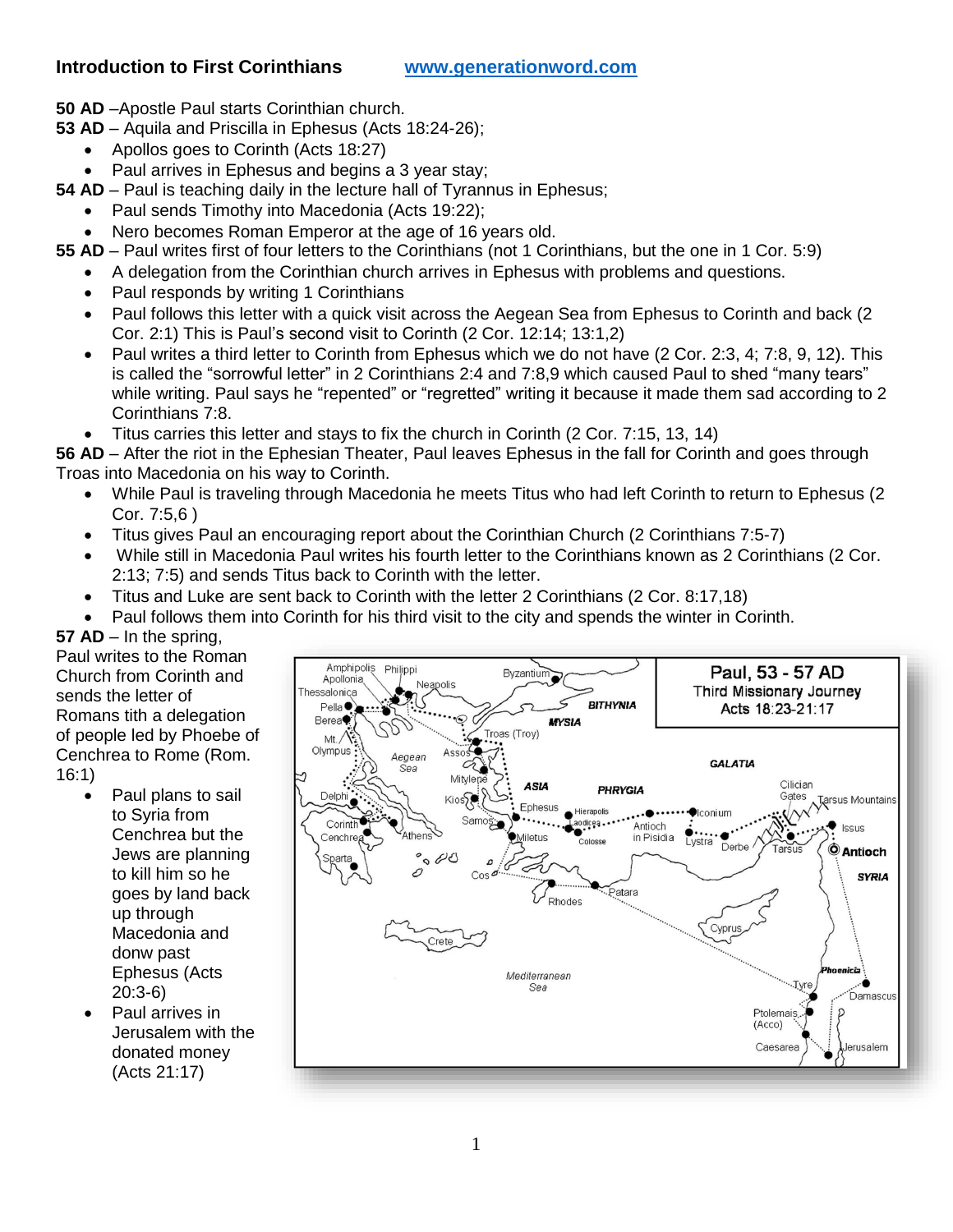54-68 AD – Emperor Nero often visited Corinth, displayed his artistic talents at the Isthmian games and declared the city free.

200-300's – Corinth was ravaged by Gothic hordes.

521 AD – Goths destroyed Corinth. Contemporary quote of the time:

"God is abandoning the Roman empire."

1858 – Ancient site of Corinth left due to an earthquake. New Corinth built near by.

## **The Location of the City**

Corinth was located on the isthmus (land bridge) between Attica to NE (mainland Greece) and Peloponnesos (peninsula like formation to the south.)

There were two ports. The eastern port 5 miles away in the city of Cenchrea in the Saronic Gulf that led to the Agean Sea. The western port which was north of Corinth in the city of Lechaeum in the Corinthian Gulf that led to the Ionian Sea.

Small ships were rolled across the 4 ½ mile isthmus on rollers to avoid the dangerous sea around the cape at the southern tip of the Peloponnesus. Large ships would unload in the eastern port, transport the goods across the Isthmus and reload in the western port.

# **The People of Corinth in Paul's Day**

The city of Corinth in Paul's day had only been rebuilt 100 years before but it was five times as large as Athens. The city was young, dynamic and not bound be tradition. The people were a mix of dislocated individuals without strong ethnic identities. The Corinthian church shows this mixture in the names of its members:

Roman (Latin) Names in Corinthian Church

- 1. Gaius \$
- 2. Fortunatua
- 3. Crispus
- 4. Titius Justus \$

Greek Names in Corinthian Church

- 1. Stephanas \$
- 2. Achalcus
- 3. Erastus \$

Jewish Names in Corinthian Church

- 1. Aquila
- 2. Priscill
- 3. Sosthenes



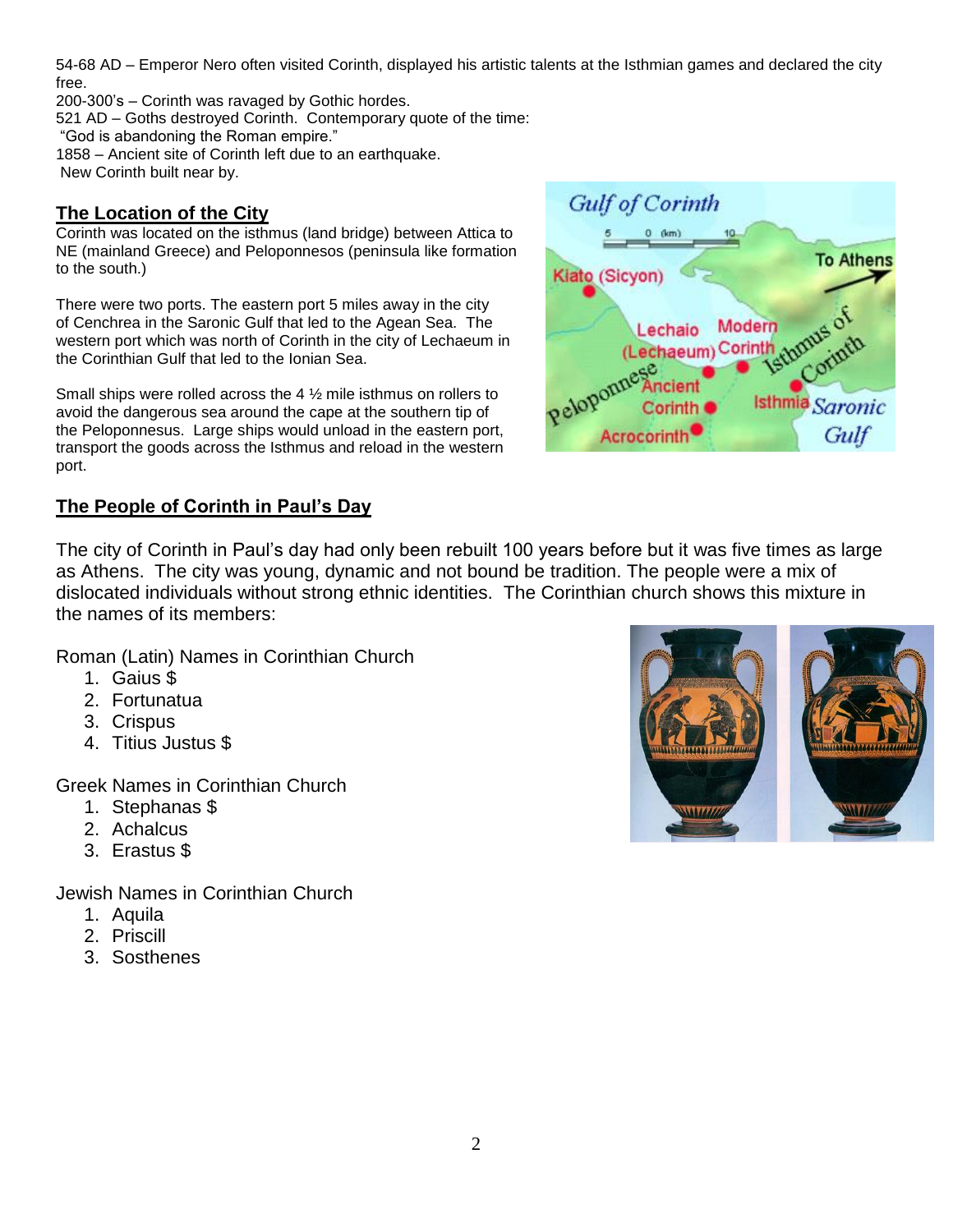Corinth was an extremely rich city. Note the names above of the wealthy church members with the \$.

Corinth was ornamented with magnificent monuments and buildings such as the Temple of .

Corinth produced the prized Corinthian vases and idols.

They also developed the Corinthian style of columns whose design and use spread throughout the world.



#### **The Erastus Stone**

Paul writes from Corinth in his closing greeting to the Roman,

**"Erastus, who is the city's director of public works, and our** 



**brother Quartus send you their greetings."** (Romans 16:23)

Erastus is also mentioned in Acts 19:22 as one of

Paul's associates in the ministry that was sent with Timothy to Macedonia. The below picture is a stone from a paved road on the east side of the theater. The inscription in the stone says, **"Erastus the commissioiner of public works bore the expense of this pavement."** Scripture and this stone identify from the same time period in Corinth a man with the same name and with the same public office. It is almost for certain Paul and this 2,000 year old stone are talking about the same individual.

### **Timeline of Paul and the Corinthians**

Fall 50 AD to Spring 52 AD – Paul goes to Corinth during his second missionary journey.

**53-56 AD** – Paul goes on a third missionary journey. Apollos is in Corinth.

a) Paul stays in Ephesus for 2 ½ years

b) Paul writes a letter to Corinth that has been lost and is referred to in 1 Corinthians 5:9 as the "previous letter"

c) In 1 Corinthians 1:11 Paul has heard of disorder in the Corinthian church from Chloe's household. d) A delegation (1 Corinthians 16:17) had been sent to him in Ephesus from Corinth. They presented him with questions from the congregation that he addressees in 1 Corinthians 7:1.

Paul follows up this letter with a "painful" visit directly from Ephesus and back in 2 Corinthians 2:1. Paul leaves Corinth and returns to Ephesus and writes a "sorrowful letter" referred to in 2 Corinthians 2:4 and 7:8,9. He shed "many tears" writing this letter according to 2 Cor. 2:4. Paul says he "repented" or "regretted" writing it because it made them sad in 2 Corinthians 7:8. This letter, his third to the Corinthians, has also been lost.

Paul left Ephesus and went to Macedonia where he met Titus who was on his way back from the Corinthian church. Titus had an encouraging report. (2 Corinthians 7:5-7) Paul then writes his 4<sup>th</sup> letter to Corinth (called 2 Corinthians) from Macedonia in 56 AD. Paul spends the winter in Corinth (Acts 20:2-3) and wrote the book of Romans. Paul left for Jerusalem in the spring of 57 to end his third missionary journey. **TOTAL: Paul wrote 4 letters to Corinth and made 3 visits to Corinth.**